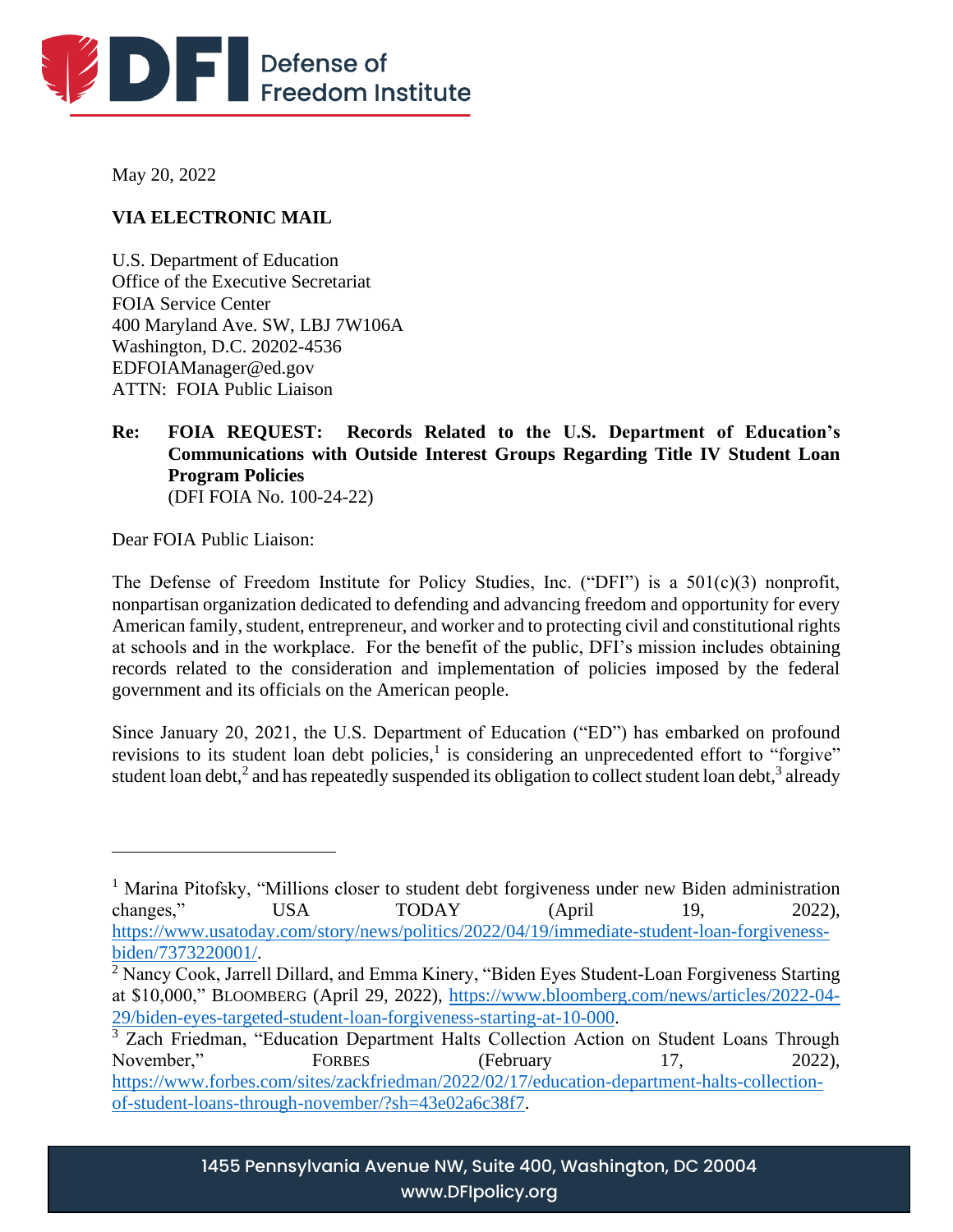

costing American taxpayers more than \$100 billion.<sup>4</sup>

Indicative of ED's plans to re-shape its student loan debt regulatory policies, pursuant to its Negotiated Rulemaking for Higher Education  $2021-22<sup>5</sup>$  ED's Affordability and Student Loans Committee<sup>6</sup> held three weeks of virtual meetings between October and November 2021 to consider far-reaching regulatory changes for programs authorized by Title IV of the Higher Education Act of 1965, as amended.<sup>7</sup> The review included proposals for dramatically altering twelve of  $ED$ 's student financial assistance program regulatory policies, including those related to "Improving Public Student Loan Forgiveness" ("PSLF"), "Income Driven Repayment" ("IDR"), "Debt Collection Practices," and "Borrower Defense to Repayment" ("BDR").<sup>8</sup>

Despite the committee reaching consensus on only four of the twelve proposals,<sup>9</sup> ED forged ahead with its own aggressive student loan debt forgiveness agenda, as advocated by various wellorganized outside interest groups.

On February 16, 2022, for instance, ED approved \$415 Million in borrower defense claims, thereby discharging the repayment obligations of more than  $16,000$  borrowers.<sup>10</sup> That discharge followed ED's August 2021 elimination of more than \$1.1 Billion in student loan debt under the Closed School Discharge program.<sup>11</sup> ED's actions followed a joint letter from twenty-four outside interest groups to Secretary Cardona calling for "aggressive measures" in creating expansive new BDR policies.<sup>12</sup>

On April 19, 2022, ED announced dramatic changes to the PSLF program and its IDR policies, which it estimated will impact more than 3.6 million borrowers through immediate debt

<sup>4</sup> Gabriel T. Rubin, "Government Losses on Student Debt Climb Above \$100 Billion Amid Pause on Payments," THE WALL STREET JOURNAL (January 12, 2022), [https://www.wsj.com/articles/government-losses-on-student-debt-climb-above-100-billion-amid](https://www.wsj.com/articles/government-losses-on-student-debt-climb-above-100-billion-amid-pause-on-payments-11642029455)[pause-on-payments-11642029455.](https://www.wsj.com/articles/government-losses-on-student-debt-climb-above-100-billion-amid-pause-on-payments-11642029455)

<sup>5</sup> *See* [https://www.ed.gov/news/press-releases/department-educations-office-postsecondary](https://www.ed.gov/news/press-releases/department-educations-office-postsecondary-education-announces-public-hearings-protections-students-loan-repayment-targeted-loan-cancellation-programs-and-other-higher-education-regulations)[education-announces-public-hearings-protections-students-loan-repayment-targeted-loan](https://www.ed.gov/news/press-releases/department-educations-office-postsecondary-education-announces-public-hearings-protections-students-loan-repayment-targeted-loan-cancellation-programs-and-other-higher-education-regulations)[cancellation-programs-and-other-higher-education-regulations.](https://www.ed.gov/news/press-releases/department-educations-office-postsecondary-education-announces-public-hearings-protections-students-loan-repayment-targeted-loan-cancellation-programs-and-other-higher-education-regulations)

<sup>&</sup>lt;sup>6</sup> See [https://www2.ed.gov/policy/highered/reg/hearulemaking/2021/revcommlistdec.pdf.](https://www2.ed.gov/policy/highered/reg/hearulemaking/2021/revcommlistdec.pdf)

<sup>7</sup> *See* [https://www2.ed.gov/policy/highered/reg/hearulemaking/2021/index.html.](https://www2.ed.gov/policy/highered/reg/hearulemaking/2021/index.html)

<sup>8</sup> *See* [https://www2.ed.gov/policy/highered/reg/hearulemaking/2021/index.html#loans.](https://www2.ed.gov/policy/highered/reg/hearulemaking/2021/index.html#loans)

<sup>&</sup>lt;sup>9</sup> Michael Stratford, "Biden administration's higher education rulemaking agenda moves ahead," POLITICO (December 13, 2021), [https://www.politico.com/newsletters/weekly](https://www.politico.com/newsletters/weekly-education/2021/12/13/biden-administrations-higher-education-rulemaking-agenda-moves-ahead-799426)[education/2021/12/13/biden-administrations-higher-education-rulemaking-agenda-moves-ahead-](https://www.politico.com/newsletters/weekly-education/2021/12/13/biden-administrations-higher-education-rulemaking-agenda-moves-ahead-799426) $\frac{799426}{10}$ .

See [https://www.ed.gov/news/press-releases/education-department-approves-415-million](https://www.ed.gov/news/press-releases/education-department-approves-415-million-borrower-defense-claims-including-former-devry-university-students)[borrower-defense-claims-including-former-devry-university-students.](https://www.ed.gov/news/press-releases/education-department-approves-415-million-borrower-defense-claims-including-former-devry-university-students)

<sup>11</sup> *See* [https://www.ed.gov/news/press-releases/extended-closed-school-discharge-will-provide-](https://www.ed.gov/news/press-releases/extended-closed-school-discharge-will-provide-115k-borrowers-itt-technical-institute-more-11b-loan-forgiveness)[115k-borrowers-itt-technical-institute-more-11b-loan-forgiveness.](https://www.ed.gov/news/press-releases/extended-closed-school-discharge-will-provide-115k-borrowers-itt-technical-institute-more-11b-loan-forgiveness)

<sup>&</sup>lt;sup>12</sup> See [https://www.nclc.org/images/pdf/student\\_loans/Cardona\\_Borrower\\_Defense\\_Ltr.pdf.](https://www.nclc.org/images/pdf/student_loans/Cardona_Borrower_Defense_Ltr.pdf)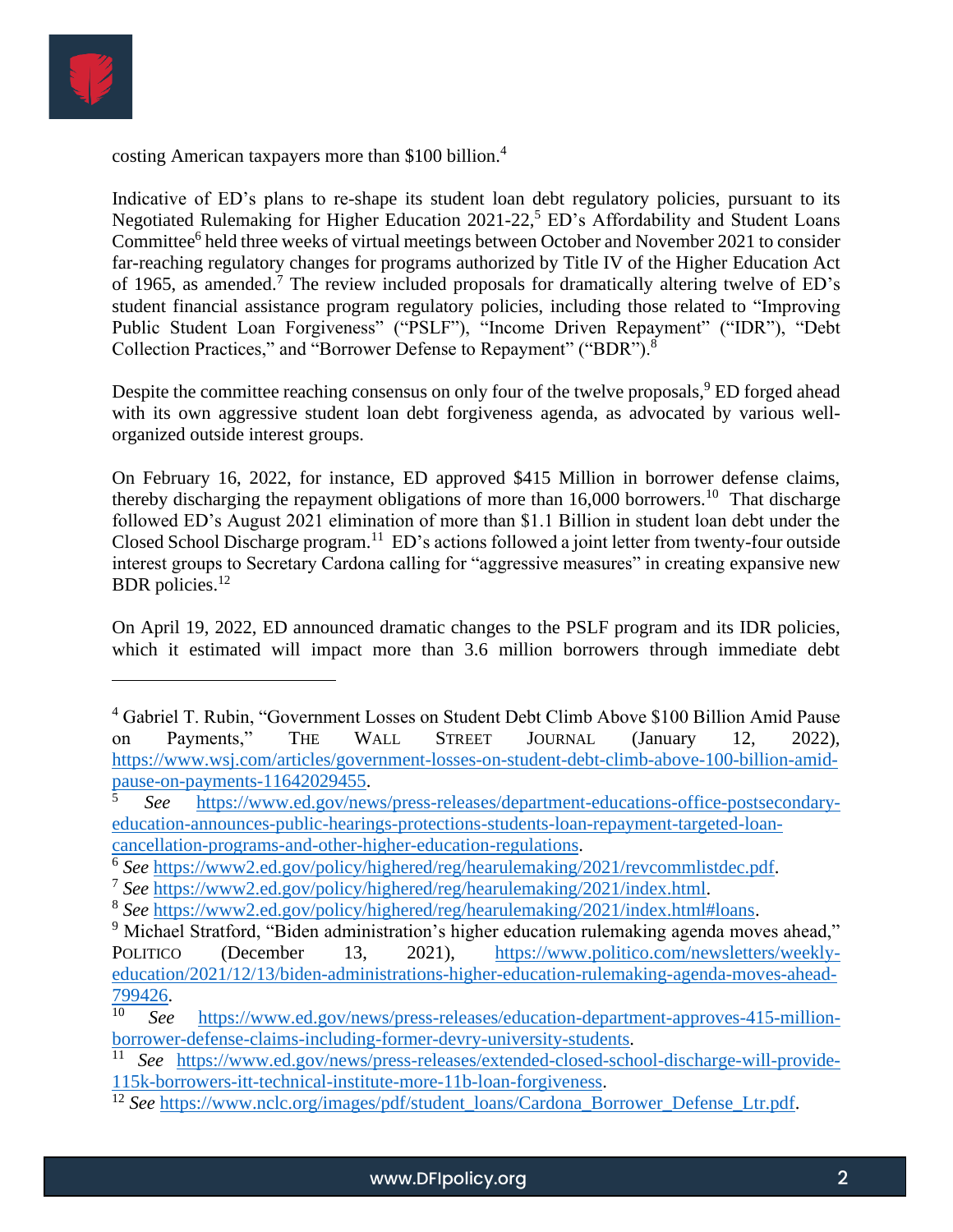

cancellation for some and by adding three additional years of credit for payments (that didn't occur) towards "forgiveness" even when the borrower's payments were in forbearance during that time. $13$ 

ED's PSLF changes followed a September 22, 2021, joint letter from about 200 outside interest groups to Secretary Cardona calling for immediate retroactive relief – which relief was provided in abundance by ED's April 2022 changes.<sup>14</sup>

ED's changes to its IDR policies followed a February 9, 2022, joint letter from 104 outside interest groups to Secretary Cardona calling for significant changes to ED's administration of the program,<sup>15</sup> many of which changes appear to have been incorporated into ED's policies, as reflected in its April 19, 2022, announcement.<sup>16</sup> ED's IDR policy changes have been described as an additional step towards debt "forgiveness" for millions of students.<sup>17</sup>

ED's other ongoing student loan debt policy changes appear to have similarly followed intense lobbying efforts by particular outside interest groups, despite the President's dubious authority to engage in such cancellation of student debt.<sup>18</sup>

For example, on June 24, 2021, 128 outside interest groups sent a joint letter to President Biden, urging large-scale changes to ED's administration of the student loan system, including "debt relief" for tens of millions of borrowers before ED should resume student loan debt collection efforts.<sup>19</sup> ED's subsequent policies appear to closely track the timing and substance of changes in ED's student loan debt policies advocated by the organizations.

[11651689489?mod=hp\\_listb\\_pos1.](https://www.wsj.com/articles/mass-student-debt-cancellation-legally-risky-says-top-obama-education-lawyer-11651689489?mod=hp_listb_pos1)

<sup>13</sup> *See* [https://www.ed.gov/news/press-releases/department-education-announces-actions-fix](https://www.ed.gov/news/press-releases/department-education-announces-actions-fix-longstanding-failures-student-loan-programs)[longstanding-failures-student-loan-programs.](https://www.ed.gov/news/press-releases/department-education-announces-actions-fix-longstanding-failures-student-loan-programs)<br><sup>14</sup> See https://protectborrowers.org/wp-cor

See [https://protectborrowers.org/wp-content/uploads/2021/09/FINAL-SIGNERS-Coalition-](https://protectborrowers.org/wp-content/uploads/2021/09/FINAL-SIGNERS-Coalition-PSLF-RFI-Letter.pdf)[PSLF-RFI-Letter.pdf.](https://protectborrowers.org/wp-content/uploads/2021/09/FINAL-SIGNERS-Coalition-PSLF-RFI-Letter.pdf)

<sup>15</sup> *See* [https://www.responsiblelending.org/sites/default/files/nodes/files/research](https://www.responsiblelending.org/sites/default/files/nodes/files/research-publication/coalition-letter-idr-waiver-9feb2022.pdf)[publication/coalition-letter-idr-waiver-9feb2022.pdf.](https://www.responsiblelending.org/sites/default/files/nodes/files/research-publication/coalition-letter-idr-waiver-9feb2022.pdf)

<sup>16</sup> *See* [https://www.ed.gov/news/press-releases/department-education-announces-actions-fix](https://www.ed.gov/news/press-releases/department-education-announces-actions-fix-longstanding-failures-student-loan-programs)[longstanding-failures-student-loan-programs.](https://www.ed.gov/news/press-releases/department-education-announces-actions-fix-longstanding-failures-student-loan-programs)

 $17$  Erik Ortiz, "Education Department moves millions of borrowers closer to student debt forgiveness," NBC NEWS (April 18, 2022), [https://www.nbcnews.com/news/education/lawmakers-call-education-department-overhaul](https://www.nbcnews.com/news/education/lawmakers-call-education-department-overhaul-broken-student-loan-progr-rcna24838)[broken-student-loan-progr-rcna24838.](https://www.nbcnews.com/news/education/lawmakers-call-education-department-overhaul-broken-student-loan-progr-rcna24838)

 $18$  Gabriel T. Rubin, "Mass Student Debt Cancellation Legally Risky, Says Top Obama Education Lawyer," THE WALL STREET JOURNAL (May 4, 2022), [https://www.wsj.com/articles/mass](https://www.wsj.com/articles/mass-student-debt-cancellation-legally-risky-says-top-obama-education-lawyer-11651689489?mod=hp_listb_pos1)[student-debt-cancellation-legally-risky-says-top-obama-education-lawyer-](https://www.wsj.com/articles/mass-student-debt-cancellation-legally-risky-says-top-obama-education-lawyer-11651689489?mod=hp_listb_pos1)

<sup>19</sup> *See* [https://www.nclc.org/images/pdf/student\\_loans/Payment-Pause-Coalition-Letter-](https://www.nclc.org/images/pdf/student_loans/Payment-Pause-Coalition-Letter-6_23_2021.pdf)[6\\_23\\_2021.pdf.](https://www.nclc.org/images/pdf/student_loans/Payment-Pause-Coalition-Letter-6_23_2021.pdf)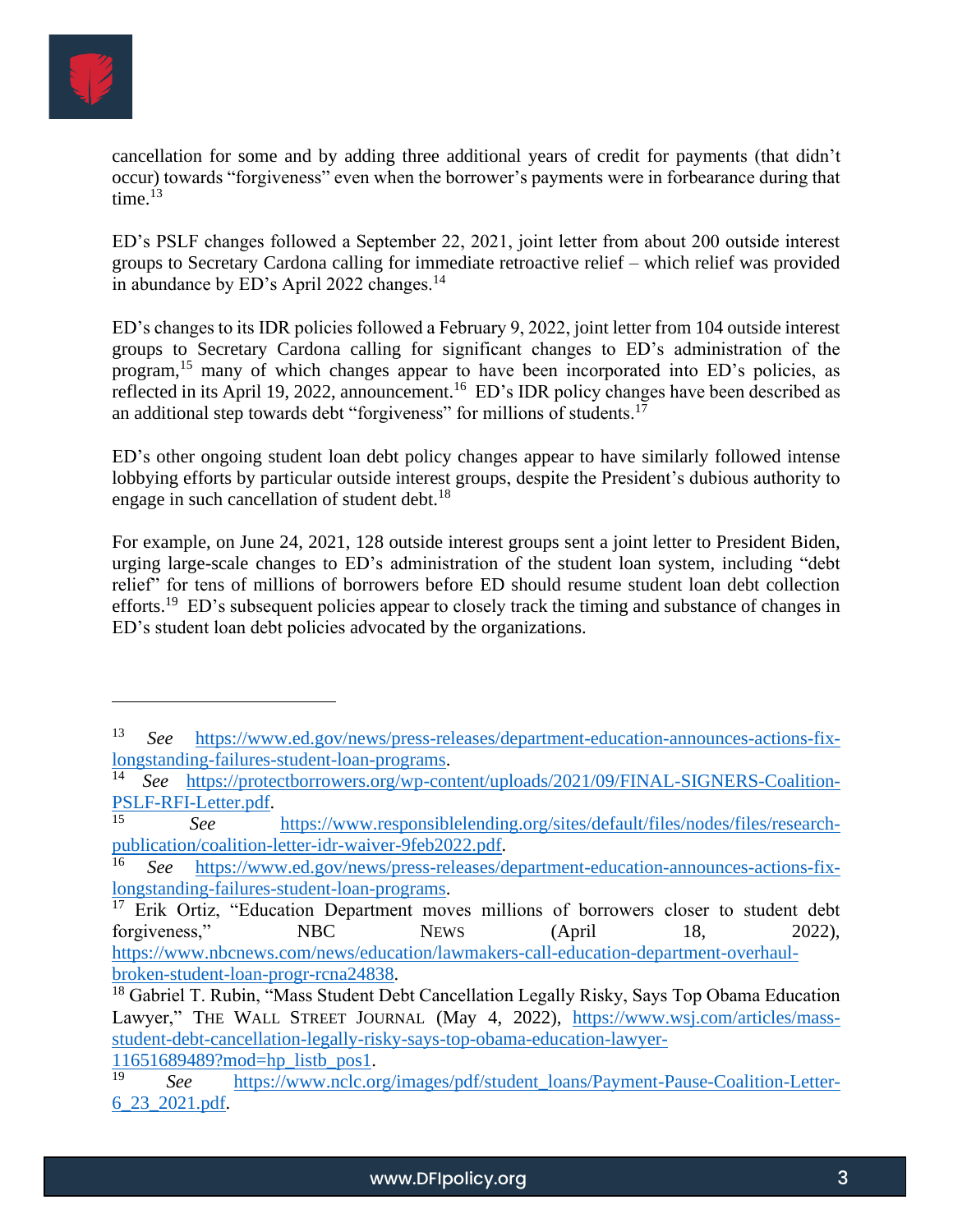

By December 8, 2021, the group's second letter calling for a student loan collection pause included over 200 organizational signatories, repeating the call for President Biden to extend the pause on student loan payments and debt collection efforts.<sup>20</sup>

ED again met the demands of the signatories and, on April 6, 2022, issued its most recent "extension of the pause on student loan repayment, interest, and collections through August 31, 2022," citing the pandemic as its justification<sup>21</sup> (contradicting Secretary Cardona's August 2021) declaration that the previous extension on federal student loan payments would be the last extension<sup>22</sup>).

The public has a right to know about the influence of outside organizations on ED's policies, particularly as ED acts unilaterally to discharge student loan debts and prepares to impose significant new rulemaking related to its Borrower Defense and other student loan debt policies.

DFI thus seeks ED's expedited processing of records related to ED's communications with particular outside interest groups regarding ED's student loan debt policies since January 20, 2021.

Pursuant to the Freedom of Information Act (FOIA), 5 U.S.C. § 552 *et seq*. and the implementing regulations of ED at 34 C.F.R. Part 5 ("Availability of Information to the Public"), DFI makes the following request for records within your possession and/or control:

## **Requested Records**

DFI requests that ED produce the following records within twenty (20) business days:

1. All records, including but not limited to electronic mail ("email"), texts, letters, memoranda, and other documentation *to ED Officials* (see Custodians, *infra*) from the following entities and associated individuals from January 20, 2021, through the date the search is conducted, which reference "student loan cancellation" or "student loan moratorium" or "student loan pause" or "blanket forgiveness" or "forgiveness" or "BD" or "BDR" or "borrower defense rule" or "2019 Rule" or "DeVos Rule" or "borrower defense" or "borrower defense process" or "borrower defense applications" or "unresolved borrower defense claims" or "borrower defense process" or "gainful

<sup>20</sup> *See* [https://protectborrowers.org/wp-content/uploads/2021/12/Student-Loan-Payment-Pause-](https://protectborrowers.org/wp-content/uploads/2021/12/Student-Loan-Payment-Pause-December-Coaltion-Letter-to-Biden.pdf)[December-Coaltion-Letter-to-Biden.pdf.](https://protectborrowers.org/wp-content/uploads/2021/12/Student-Loan-Payment-Pause-December-Coaltion-Letter-to-Biden.pdf)

<sup>&</sup>lt;sup>21</sup> See [https://www.ed.gov/news/press-releases/biden-harris-administration-extends-student-loan](https://www.ed.gov/news/press-releases/biden-harris-administration-extends-student-loan-pause-through-august-31#:~:text=Biden%2DHarris%20Administration%20Extends%20Student%20Loan%20Pause%20Through%20August%2031,-April%206%2C%202022&text=Today%2C%20the%20U.S.%20Department%20of,collections%20through%20August%2031%2C%202022)[pause-through-august-](https://www.ed.gov/news/press-releases/biden-harris-administration-extends-student-loan-pause-through-august-31#:~:text=Biden%2DHarris%20Administration%20Extends%20Student%20Loan%20Pause%20Through%20August%2031,-April%206%2C%202022&text=Today%2C%20the%20U.S.%20Department%20of,collections%20through%20August%2031%2C%202022)

[<sup>31#:~:</sup>text=Biden%2DHarris%20Administration%20Extends%20Student%20Loan%20Pause%2](https://www.ed.gov/news/press-releases/biden-harris-administration-extends-student-loan-pause-through-august-31#:~:text=Biden%2DHarris%20Administration%20Extends%20Student%20Loan%20Pause%20Through%20August%2031,-April%206%2C%202022&text=Today%2C%20the%20U.S.%20Department%20of,collections%20through%20August%2031%2C%202022) [0Through%20August%2031,-](https://www.ed.gov/news/press-releases/biden-harris-administration-extends-student-loan-pause-through-august-31#:~:text=Biden%2DHarris%20Administration%20Extends%20Student%20Loan%20Pause%20Through%20August%2031,-April%206%2C%202022&text=Today%2C%20the%20U.S.%20Department%20of,collections%20through%20August%2031%2C%202022)

[April%206%2C%202022&text=Today%2C%20the%20U.S.%20Department%20of,collections%](https://www.ed.gov/news/press-releases/biden-harris-administration-extends-student-loan-pause-through-august-31#:~:text=Biden%2DHarris%20Administration%20Extends%20Student%20Loan%20Pause%20Through%20August%2031,-April%206%2C%202022&text=Today%2C%20the%20U.S.%20Department%20of,collections%20through%20August%2031%2C%202022) [20through%20August%2031%2C%202022.](https://www.ed.gov/news/press-releases/biden-harris-administration-extends-student-loan-pause-through-august-31#:~:text=Biden%2DHarris%20Administration%20Extends%20Student%20Loan%20Pause%20Through%20August%2031,-April%206%2C%202022&text=Today%2C%20the%20U.S.%20Department%20of,collections%20through%20August%2031%2C%202022).

 $22$  Katie Lobosco, "Biden extends student loan payment pause to January 31," CNN (August 6, 2021), [https://www.cnn.com/2021/08/06/politics/student-loan-pause-extended/index.html.](https://www.cnn.com/2021/08/06/politics/student-loan-pause-extended/index.html)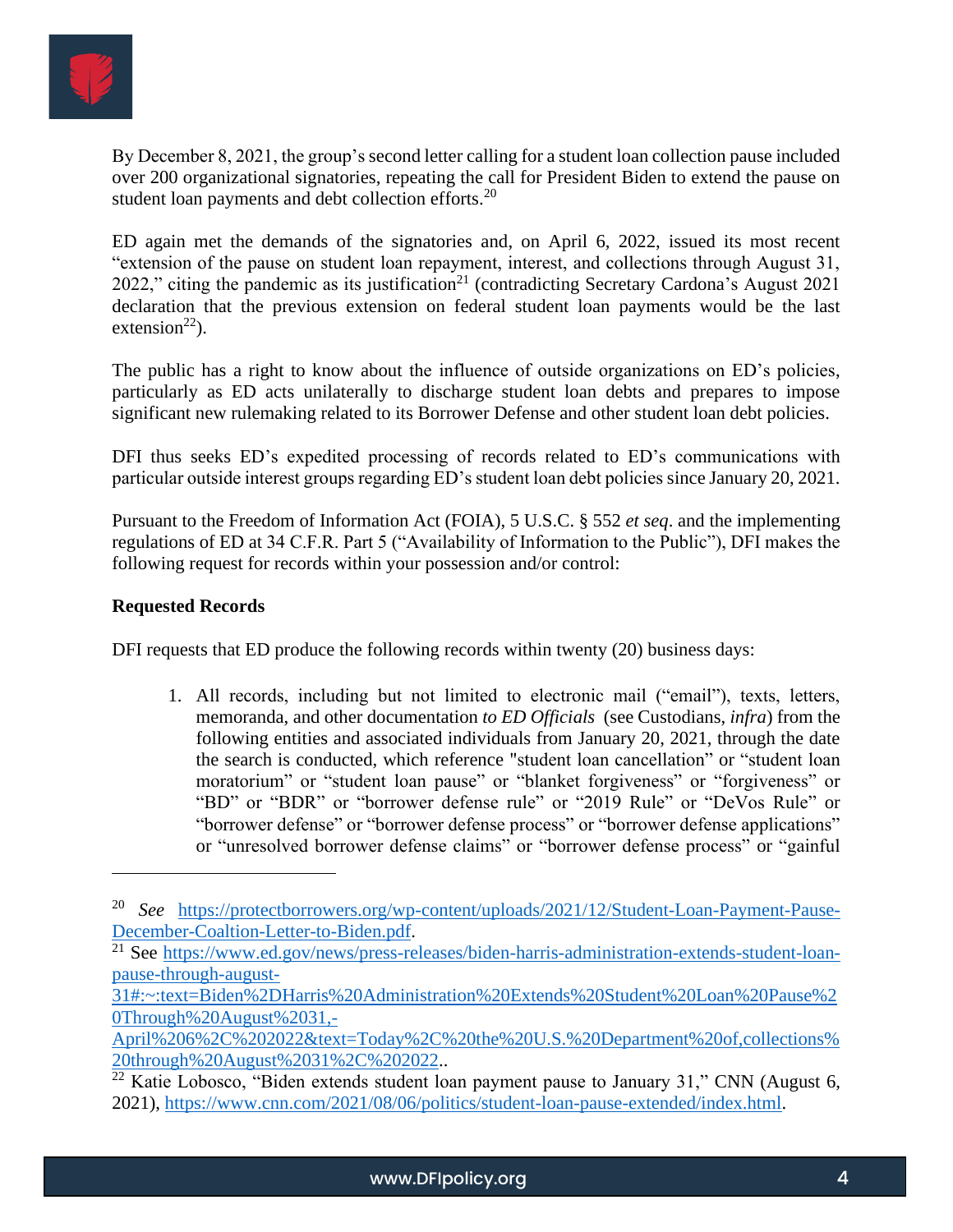

employment" or "GE" or "negotiated rulemaking" or "neg reg" or "PSLF" or "Public Service Loan Forgiveness" or "collecting" or "collections" or "default" or "extensions" or "student loan payment pause" or "cancellation" or "student borrowers" or "defrauded borrowers" or "partial relief" or "discharge" or "Pell Grants":

- a. Student Borrower Protection Center
- b. Adasina Social Capital
- c. American Federation of Teachers Vermont (AFT-VT)
- d. Affordable Homeownership Foundation Inc.
- e. Alaska PIRG
- f. Alliance for Youth Action
- g. American Association of University Professors
- h. American Baptist Home Mission Society
- i. American Civil Liberties Union
- j. American Federation of State, County and Municipal Employees (AFSCME)
- k. American Federation of Teachers
- l. American Psychological Association
- m. Americans for Financial Reform
- n. Association of Young Americans
- o. Bend the Arc: Jewish Action
- p. Blue Future
- q. California Alliance for Consumer Education (CACE)
- r. California Association of Nonprofits
- s. Californians for Economic Justice
- t. California Association for Micro Enterprise Opportunity (CAMEO)
- u. Campaign for America's Future
- v. Campus Action for Democracy
- w. Carolina Jews for Justice
- x. Center for Economic Integrity
- y. Center for LGBTQ Economic Advancement & Research (CLEAR)
- z. Center for Responsible Lending
- aa. Chapter 335 NTEU
- bb. Charlotte Center for Legal Advocacy
- cc. Chicago Consumer Coalition
- dd. Chicago Foundation for Women
- ee. Columbia Consumer Education Council
- ff. Community Service Society of New York
- gg. Consumer Federation of America
- hh. Consumer Federation of California
- ii. Consumers for Auto Reliability and Safety
- jj. Council on Social Work Education
- kk. Debt Collective
- ll. Debt-Free MD, Inc.
- mm. Economic Mobility Pathways (EMPath) nn. Faith in Action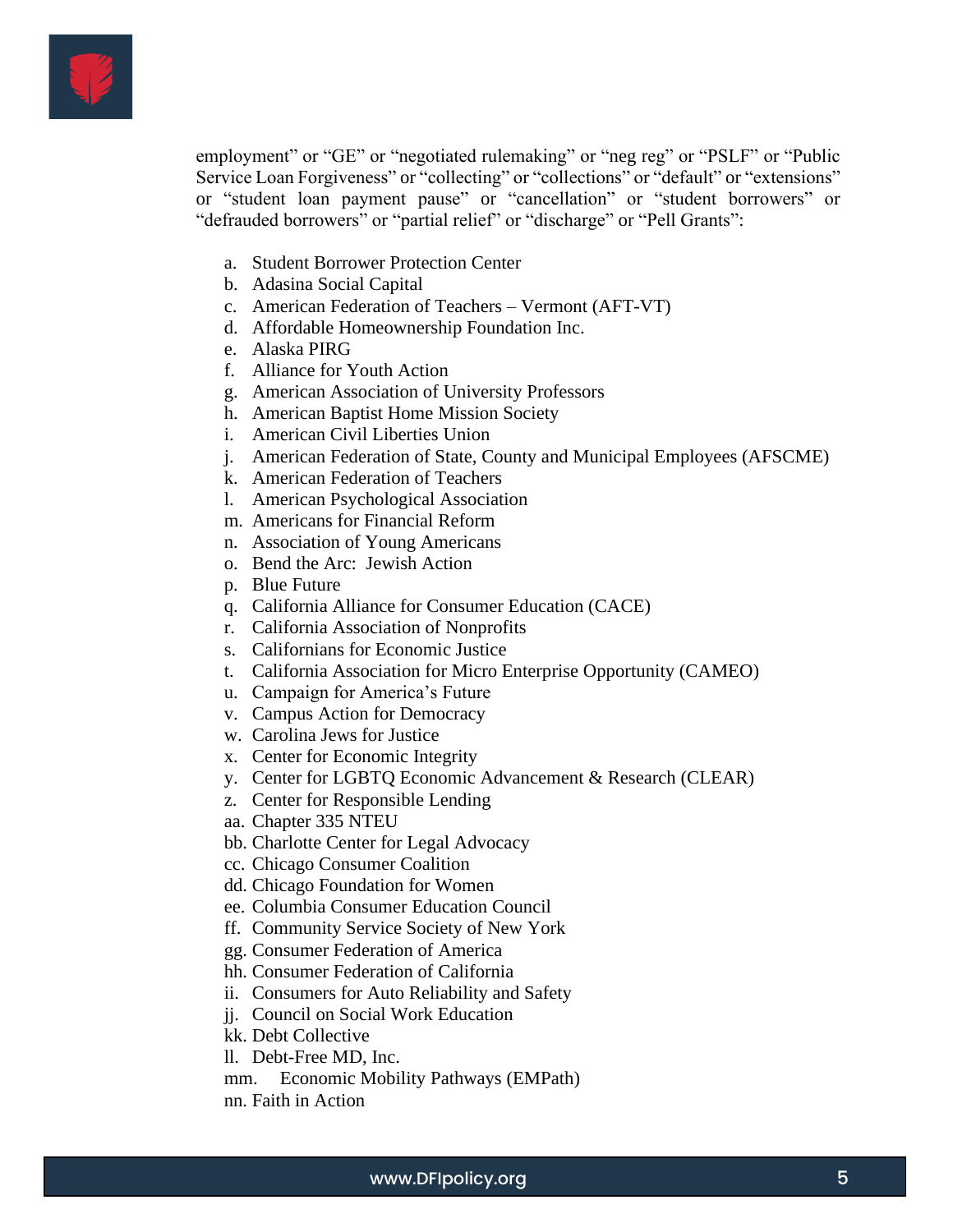

- oo. Forward Montana
- pp. Fossil Fuel Divest Harvard
- qq. Fosterus
- rr. Franciscan Action Network
- ss. Fresno Building Healthy Communities
- tt. Generation Hope
- uu. Greenpeace US
- vv. HBCU Collective
- ww. HEAL (Health, Environment, Agriculture, Labor) Food Alliance
- xx. Hildreth Institute
- yy. Hope Center for College, Community, and Justice at Temple University
- zz. Housing and Economic Rights Advocates
- aaa. Indivisible
- bbb. Investor Advocates for Social Justice
- ccc. Jain Family Institute (JFI)
- ddd. JANUS LLC
- eee. Kentucky Center for Economic Policy
- fff. Land for Good
- ggg. League of United Latin American Citizens
- hhh. Legal Action Chicago
- iii. Legal Aid at Work
- jjj. Legal Aid Foundation of Los Angeles
- kkk. Legal Aid Society of Milwaukee
- lll. Louisiana Budget Project
- mmm. Maine Center for Economic Policy
- nnn. Maryland Consumer Rights Coalition
- ooo. Massachusetts Affordable Housing Alliance
- ppp. Media Voices for Children
- qqq. Minority Veterans of America
- rrr. Mississippi Center for Justice
- sss.Mobilization for Justice
- ttt. NAACP, Youth & College
- uuu. NASW-CA
- vvv. NASW-NM
- www. National Action Network
- xxx. National Association of Consumer Advocates
- yyy. National Association of Graduate-Professional Students
- zzz. National Association of Pediatric Nurse Practitioners
- aaaa. National Association of Social Workers
- bbbb. National Association of Social Workers Alabama Chapter
- cccc. National Association of Social Workers Alaska Chapter
- dddd. National Association of Social Workers Arizona Chapter
- eeee. National Association of Social Workers Arkansas Chapter
- ffff. National Association of Social Workers California Chapter
- gggg. National Association of Social Workers Colorado Chapter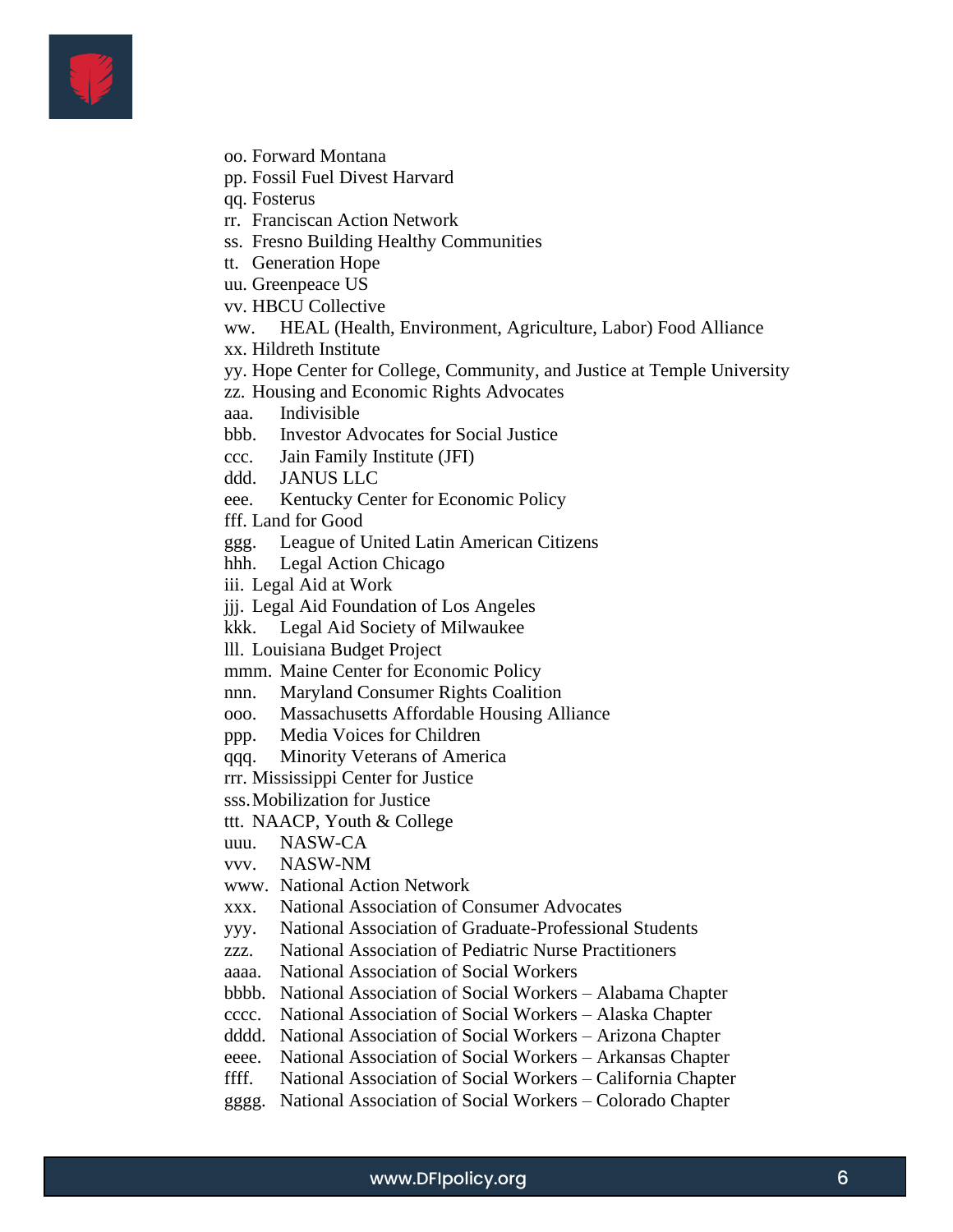

hhhh. National Association of Social Workers – Connecticut Chapter iiii.National Association of Social Workers – DC Metro Chapter jjjj.National Association of Social Workers – Delaware Chapter kkkk. National Association of Social Workers – Florida Chapter llll.National Association of Social Workers – Georgia Chapter mmmm. National Association of Social Workers – Guam Chapter nnnn. National Association of Social Workers – Hawaii Chapter oooo. National Association of Social Workers – Idaho Chapter pppp. National Association of Social Workers – Illinois Chapter qqqq. National Association of Social Workers – Indiana Chapter rrrr. National Association of Social Workers – Iowa Chapter ssss. National Association of Social Workers – Kentucky Chapter tttt.National Association of Social Workers – Louisiana Chapter uuuu. National Association of Social Workers – Maine Chapter vvvv. National Association of Social Workers – Maryland Chapter wwww. National Association of Social Workers – Massachusetts Chapter xxxx. National Association of Social Workers – Michigan Chapter yyyy. National Association of Social Workers – Mississippi Chapter zzzz. National Association of Social Workers – Missouri Chapter aaaaa. National Association of Social Workers – Montana Chapter bbbbb. National Association of Social Workers – Nebraska Chapter ccccc. National Association of Social Workers – Nevada Chapter ddddd. National Association of Social Workers – New Hampshire Chapter eeeee. National Association of Social Workers – New Jersey Chapter fffff. National Association of Social Workers – New Mexico Chapter ggggg. National Association of Social Workers – New York City Chapter hhhhh. National Association of Social Workers – New York State Chapter iiiii. National Association of Social Workers – North Carolina Chapter jjjjj. National Association of Social Workers – North Dakota Chapter kkkkk. National Association of Social Workers – Ohio Chapter lllll. National Association of Social Workers – Oklahoma Chapter mmmmm. National Association of Social Workers – Oregon Chapter nnnnn. National Association of Social Workers – Pennsylvania Chapter ooooo. National Association of Social Workers – South Carolina Chapter ppppp. National Association of Social Workers – South Dakota Chapter qqqqq. National Association of Social Workers – Texas Chapter rrrrr. National Association of Social Workers – Tennessee Chapter sssss. National Association of Social Workers – Utah Chapter ttttt. National Association of Social Workers – Vermont Chapter uuuuu. National Association of Social Workers – Virginia Chapter vvvvv. National Association of Social Workers – Washington Chapter wwwww. National Association of Social Workers – West Virgina Chapter xxxxx. National Association of Social Workers – Wisconsin Chapter yyyyy. National Association of Social Workers – Wyoming Chapter zzzzz. National Consumer Law Center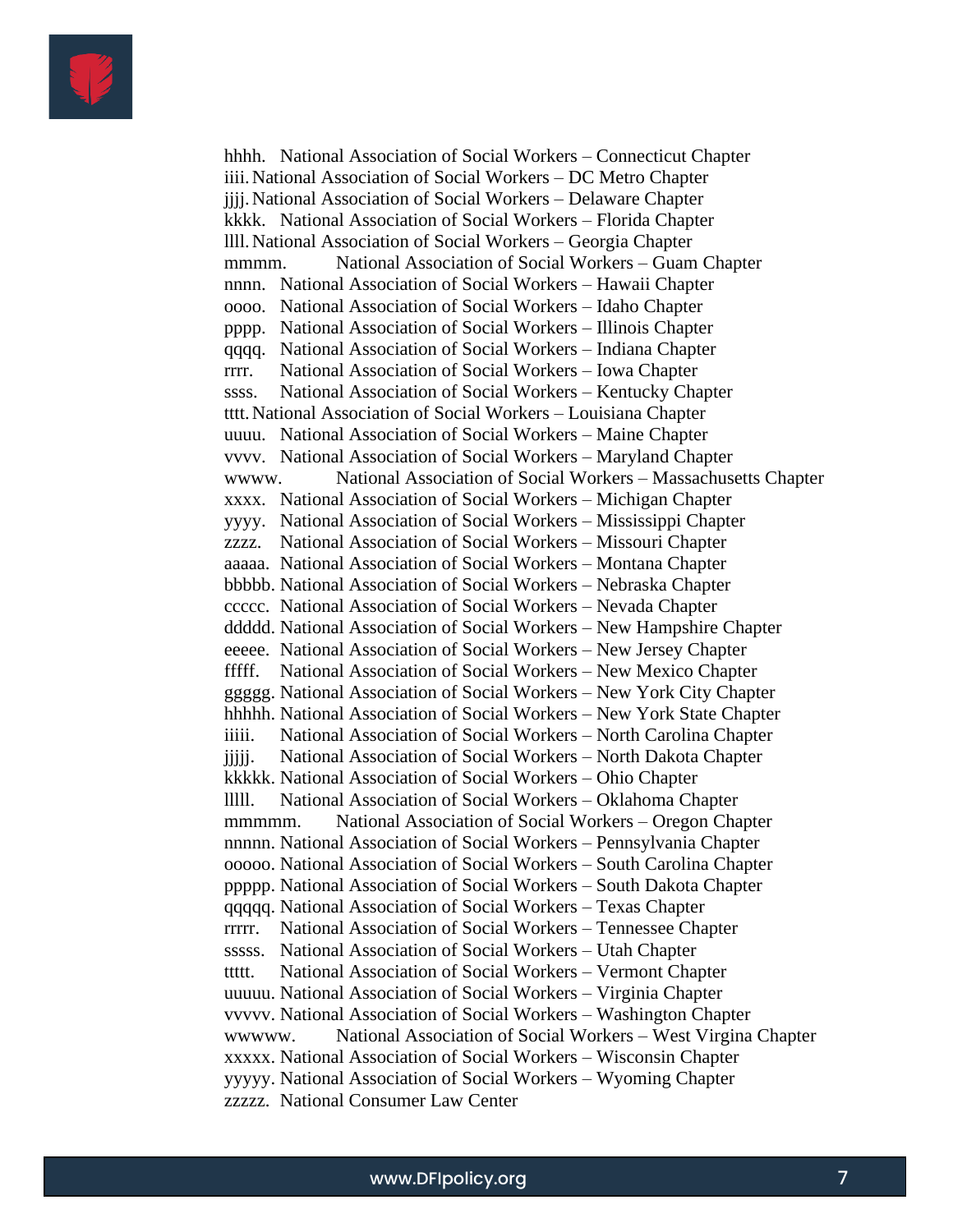

aaaaaa.National Disability Rights Network (NDRN) bbbbbb. National Education Association (NEA) cccccc.National Equality Action Team (NEAT) dddddd. National League for Nursing eeeeee.National Young Farmers Coalition ffffff. Navigate Student Loans gggggg. New Era Colorado hhhhhh. New Hampshire Youth Movement iiiiii. New Jersey Citizen Action jjjjjj. New Mexico Crisis and Access Line kkkkkk. New York Public Interest Research Group (NYPIRG) llllll. NextGen California mmmmmm. Nonprofit Professional Employees Union, IFPTE Local 70 nnnnnn. OCA- Asian Pacific American Advocates oooooo. Ohio Student Association pppppp. Our Revolution qqqqqq. Partnership for College Completion rrrrrr. People's Parity Project ssssss. Physician Assistant Education Association tttttt. Progressive Change Campaign Committee uuuuuu. Project on Predatory Student Lending vvvvvv. Public Citizen wwwwww. Public Counsel xxxxxx. Public Good Law Center yyyyyy. Public Higher Education Network of Massachusetts (PHENOM) zzzzzz.Public Justice Center aaaaaaa. Public Law Center bbbbbbb. Rachel Carson Council ccccccc. Rise ddddddd. San Francisco Office of Financial Empowerment eeeeee. SEIU Local 500 fffffff. SEIU Local 509 ggggggg. Service Employees International Union (SEIU) hhhhhhh. Sisters of St. Francis of Philadelphia iiiiiii. Southern Echo Inc. jijijij. SparkAction kkkkkkk. Student Action lllllll. Student Debt Crisis mmmmmmmmmmmm. The Arc of the United States nnnnnnn. The Education Trust ooooooo. The Forum for Youth Investment ppppppp. THE ONE LESS FOUNDATION qqqqqqq. Tzedek DC rrrrrrr. UnidosUS sssssss.United Church of Christ, Justice and Local Church Ministries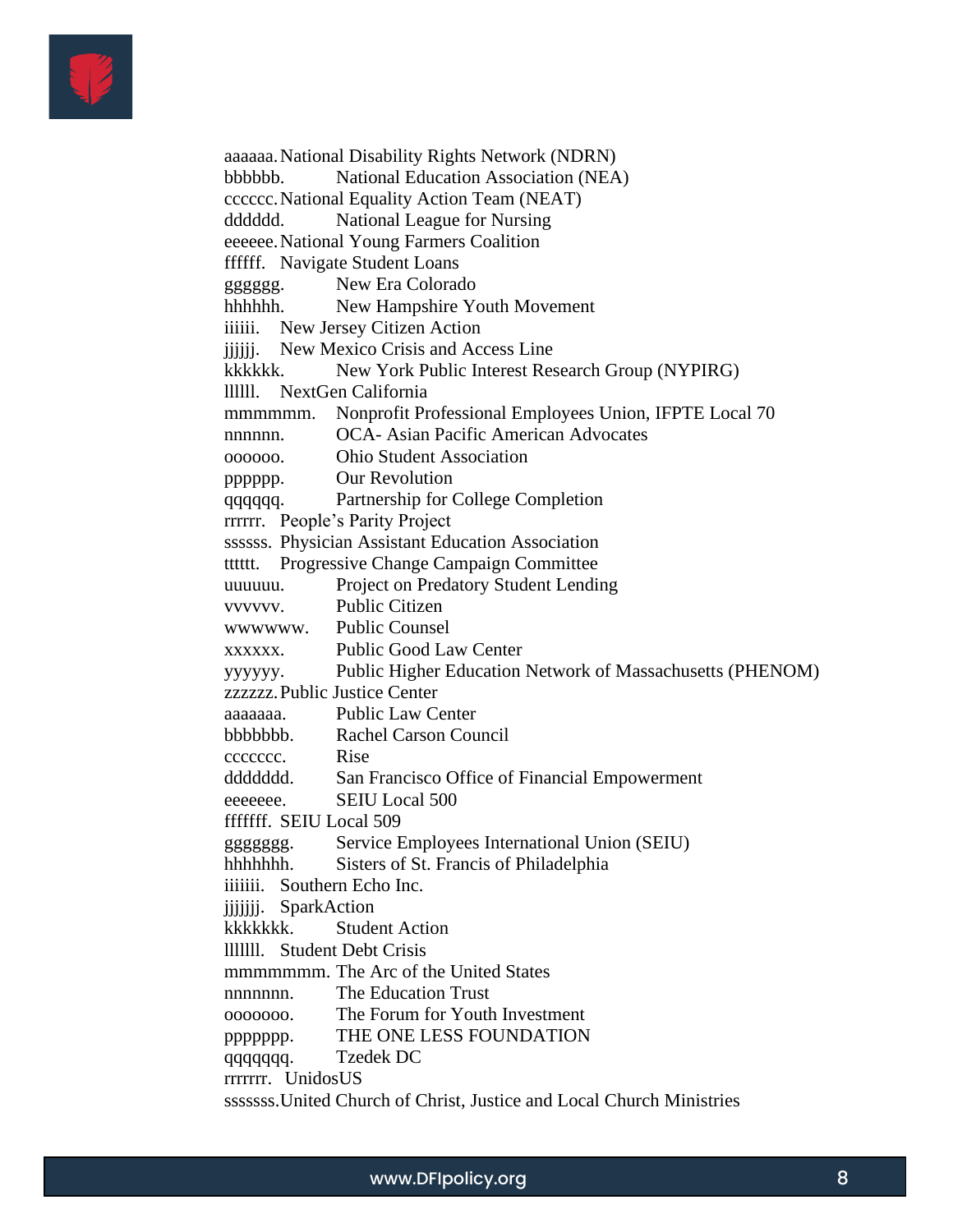

|           | ttttttt. Unity Fellowship of Christ Church               |
|-----------|----------------------------------------------------------|
| uuuuuu.   | University of California Graduate & Professional Council |
| VVVVVVV.  | University of California Student Association             |
|           | wwwwww. UnKoch My Campus                                 |
| XXXXXXX.  | <b>VOCAL-NY</b>                                          |
| ууууууу.  | Voices for Progress                                      |
| ZZZZZZZZ. | Women Employed                                           |
| аааааааа. | Young Invincibles                                        |
| bbbbbbbb. | <b>Zero Debt Massachusetts</b>                           |

2. All records, including but not limited to electronic mail ("email"), texts, letters, memoranda, and other documentation *from ED officials* (see Custodians, *infra*) to any and all of the entities and associated individuals listed in Item 1 from January 20, 2021, through the date the search is conducted, which reference "student loan cancellation" or "student loan moratorium" or "student loan pause" or "blanket forgiveness" or "forgiveness" or "BD" or "BDR" or "borrower defense rule" or "2019 Rule" or "DeVos Rule" or "borrower defense" or "borrower defense process" or "borrower defense applications" or "unresolved borrower defense claims" or "borrower defense process" or "gainful employment" or "GE" or "negotiated rulemaking" or "neg reg" or "PSLF" or "Public Service Loan Forgiveness" or "collecting" or "collections" or "default" or "extensions" or "student loan payment pause" or "cancellation" or "student borrowers" or "defrauded borrowers" or "partial relief" or "discharge" or "Pell Grants".

#### **Custodians**

The search for records described in Items 1 and 2 should be limited to "ED officials" within the Office of the Secretary, Office of the Deputy Secretary, Office of the Under Secretary, Office of Legislation and Congressional Affairs, Office of Communications and Outreach, Office of Postsecondary Education, Office of Federal Student Aid, and Office of the General Counsel, who are classified as any of the following or referenced with the following job titles:

- a. "PAS" (Presidential Appointments Requiring Senate Confirmation)
- b. "PA" (Presidential Appointments Not Requiring Senate Confirmation)
- c. "NC-SES" (Non-Career Senior Executive Service)
- d. "SES" (Career Senior Executive Service)
- e. "SC" (Schedule C Confidential or Policymaking Positions)
- f. Chief Operating Officer, Federal Student Aid
- g. Deputy Chief Operating Officer, Federal Student Aid
- h. Chief Enforcement Officer, Federal Student Aid
- i. Chief Financial Officer, Federal Student Aid
- j. Executive Assistant to the Chief Operating Officer, Federal Student Aid
- k. Chief of Staff, Federal Student Aid
- l. Senior Advisor for Management, Federal Student Aid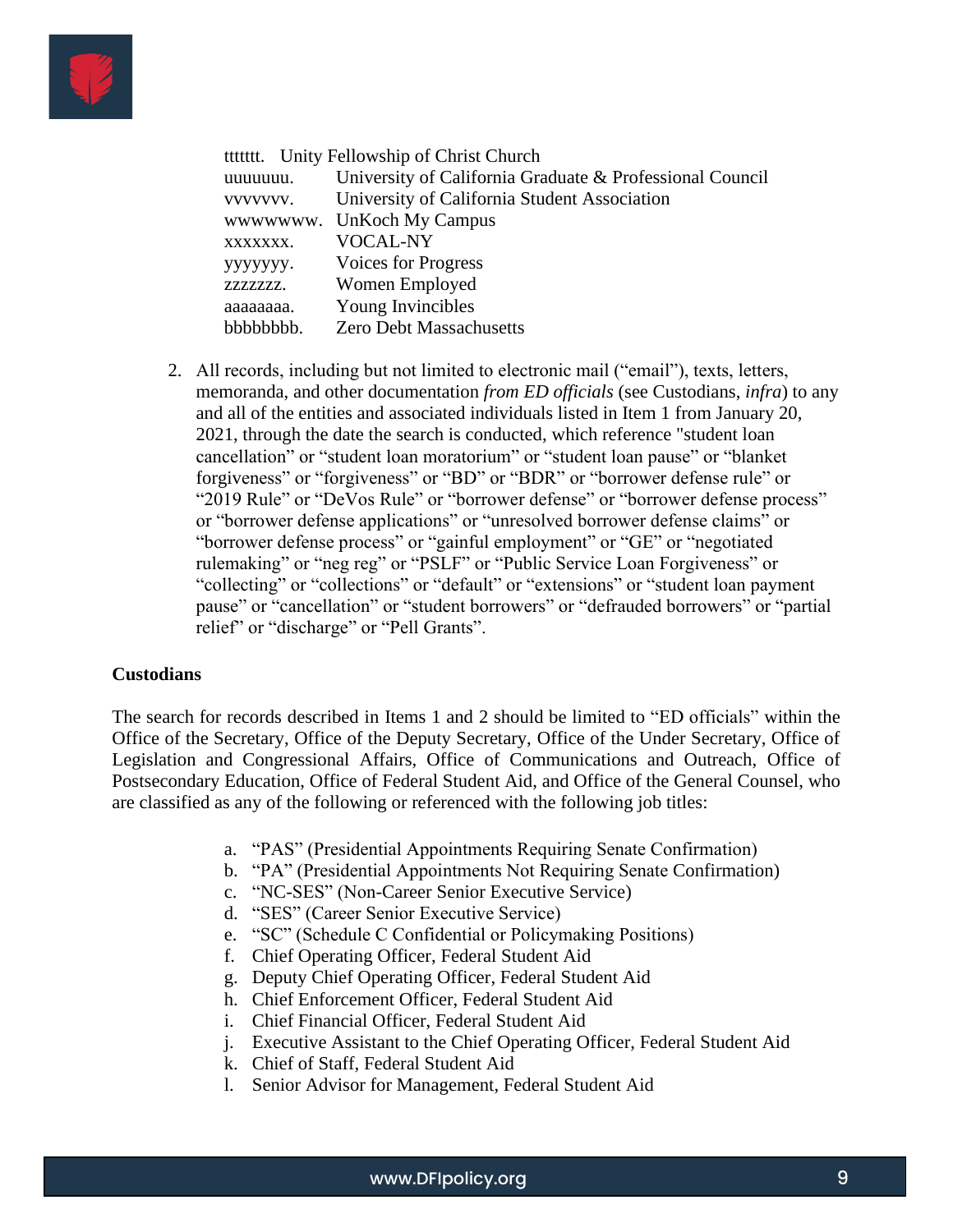

- m. Senior Advisor, Federal Student Aid
- n. Ombudsman, Federal Student Aid
- o. Congressional Team Lead, Federal Student Aid

### **Definitions**

Absent contrary statutory directives, words and phrases contained herein should be accorded their usual, plain, and ordinary meaning. Please note the following statutory definition:

**"Records"** are defined at 44 U.S.C. § 3301(a)(1-2) as including "all recorded information, regardless of form or characteristics, made or received by a Federal agency under Federal law or in connection with the transaction of public business and preserved or appropriate for preservation by that agency or its legitimate successor as evidence of the organization, functions, policies, decisions, procedures, operations, or other activities of the United States Government or because of the informational value of data in them" and further "includes all traditional forms of records, regardless of physical form or characteristics, including information created, manipulated, communicated, or stored in digital or electronic form, such as emails, text messages or other direct messaging systems (such as iMessage, WhatsApp, Signal, or Twitter direct messages), voice mail messages, instant messaging systems such as Lync or ICQ, and shared messages systems such as Slack.

### **Identification and Production of the Requested Records**

FOIA imposes a burden on ED, as a covered agency under 5 U.S.C. § 551(1), to timely disclose requested agency records to the requestor<sup>23</sup> if  $ED(1)$  created or obtained the requested materials, and, (2) is "in control of the requested materials at the time the FOIA request [was] made."<sup>24</sup> Upon request, ED must "promptly" make the requested records available to the requester.<sup>25</sup> Notably, covered agency records include materials provided to ED by both private and governmental organizations.<sup>26</sup> Upon receipt of a FOIA request that "reasonably" describes the records sought and is in compliance with ED's published rules regarding the time, place, any fees, and procedures to be followed, $^{27}$  ED must conduct a search calculated to find responsive records in ED's control at the time of the request.<sup>28</sup> In addition, the records produced by ED are required to be provided in "any form or format requested . . . if the record is readily reproducible by the agency in that form or format."<sup>29</sup>

<sup>&</sup>lt;sup>23</sup> FOIA requires the disclosure of nonexempt agency records to any person, which includes an individual, partnership, corporation, association, or public or private organization other than an agency. 5 U.S.C. § 551(2).

<sup>24</sup> *Department of Justice (DOJ) v. Tax Analysts*, 492 U.S. 136 at 144-45 (1989).

 $25 \overline{5}$  U.S.C. § 552(a)(3)(A).

<sup>26</sup> *Id*. at 144.

<sup>&</sup>lt;sup>27</sup> 5 U.S.C. § 552(a)(3)(A)(i).

<sup>28</sup> *Wilbur v. C.I.A.*, 355 F.3d 675, 678 (D.C. Cir. 2004).

 $29$  5 U.S.C. § 552(a)(3)(B).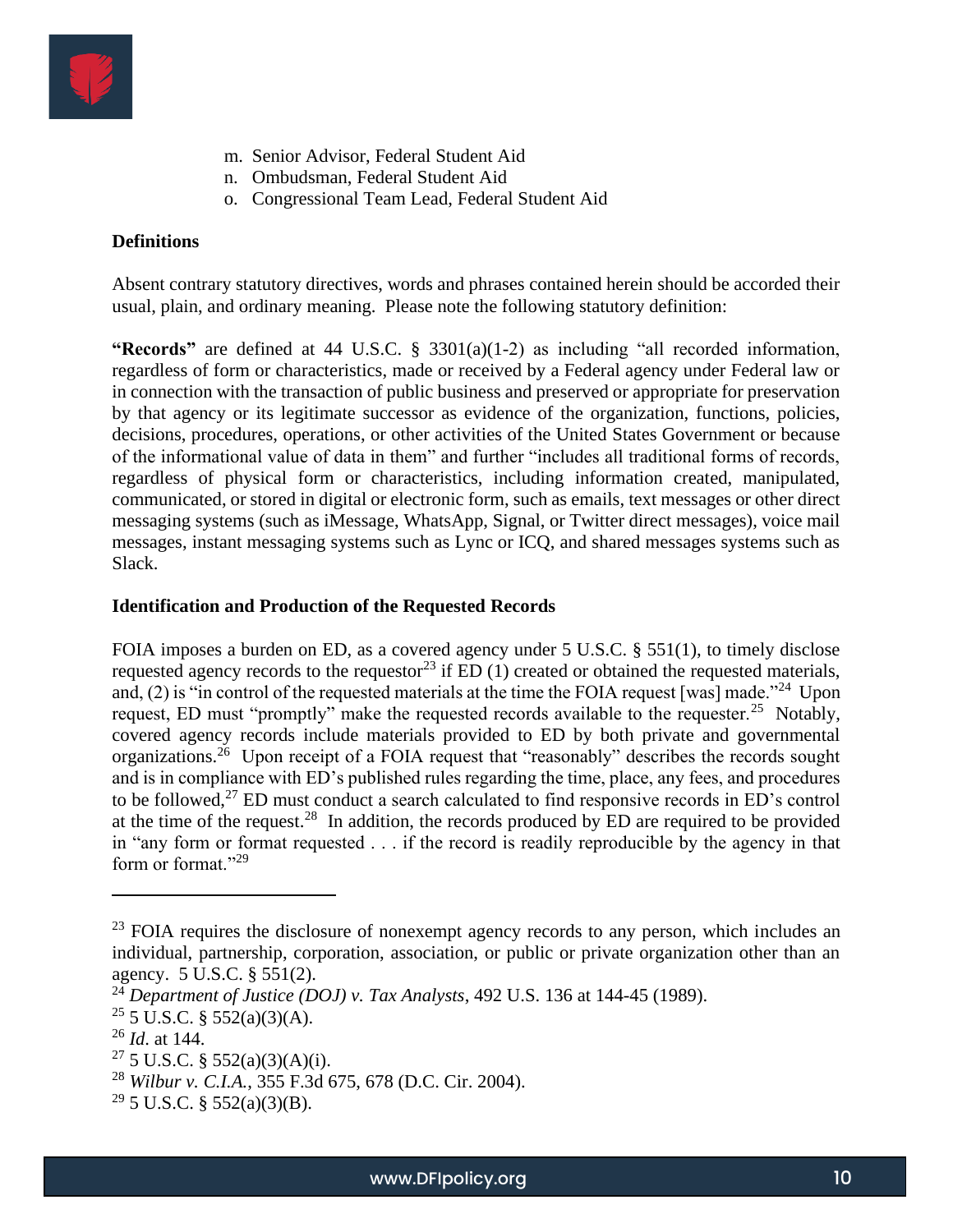

Upon receipt of this request, ED has twenty business days to "determine . . . whether to comply with [the] request" and "shall immediately notify" the requester of its determination and the reasons therefor," the right to seek assistance from the agency's FOIA public liaison, and the requester's right to appeal any "adverse determination" by ED.<sup>30</sup>

Consistent with FOIA guidelines, DFI requests the following regarding the provision of the requested records:

- ED should immediately act to protect and preserve all records potentially responsive to this request, notifying any and all responsible officials of this preservation request and verifying full compliance with the preservation request. This matter may be subject to litigation, making the immediate initiation of a litigation hold on the requested materials necessary.
- ED should search all record systems that may contain responsive records, promptly consulting with its information technology (IT) officials to ensure the completeness of the records search by using the full range of ED's IT capabilities to conduct the search. To constitute an adequate search for responsive records, ED should not rely solely on a search of a likely custodian's files by the custodian or representations by that likely custodian, but should conduct the search with applicable IT search tools enabling a full search of relevant agency records, including archived records, without reliance on a likely custodian's possible deletion or modification of responsive records.
- ED should search all relevant records and information retention systems (including archived recorded information systems) which may contain records regarding ED's business operations. Responsive records include official business conducted on unofficial systems which may be stored outside of official recording systems and are subject to FOIA. ED should directly inquire, as part of its search, if likely custodians have conducted any such official business on unofficial systems and should promptly and fully acquire and preserve those records as ED's official records. Such unofficial systems include, but are not limited to, governmental business conducted by employees using personal emails, text messages or other direct messaging systems (such as iMessage, WhatsApp, Signal, or Twitter direct messages), voice mail messages, instant messaging systems such as Lync or ICQ, and shared messages systems such as Slack. Failure to identify and produce records responsive to this request from such unofficial systems would constitute a knowing concealment by ED calculated to deflect its compliance with FOIA's requirements.
- ED should timely provide entire records responsive to this request, broadly construing what information may constitute a "record" and avoiding unnecessarily omitting portions of potentially responsive records as they may provide important context for the requested

 $30\,$  5 U.S.C. § 552(a)(6)(A)(i).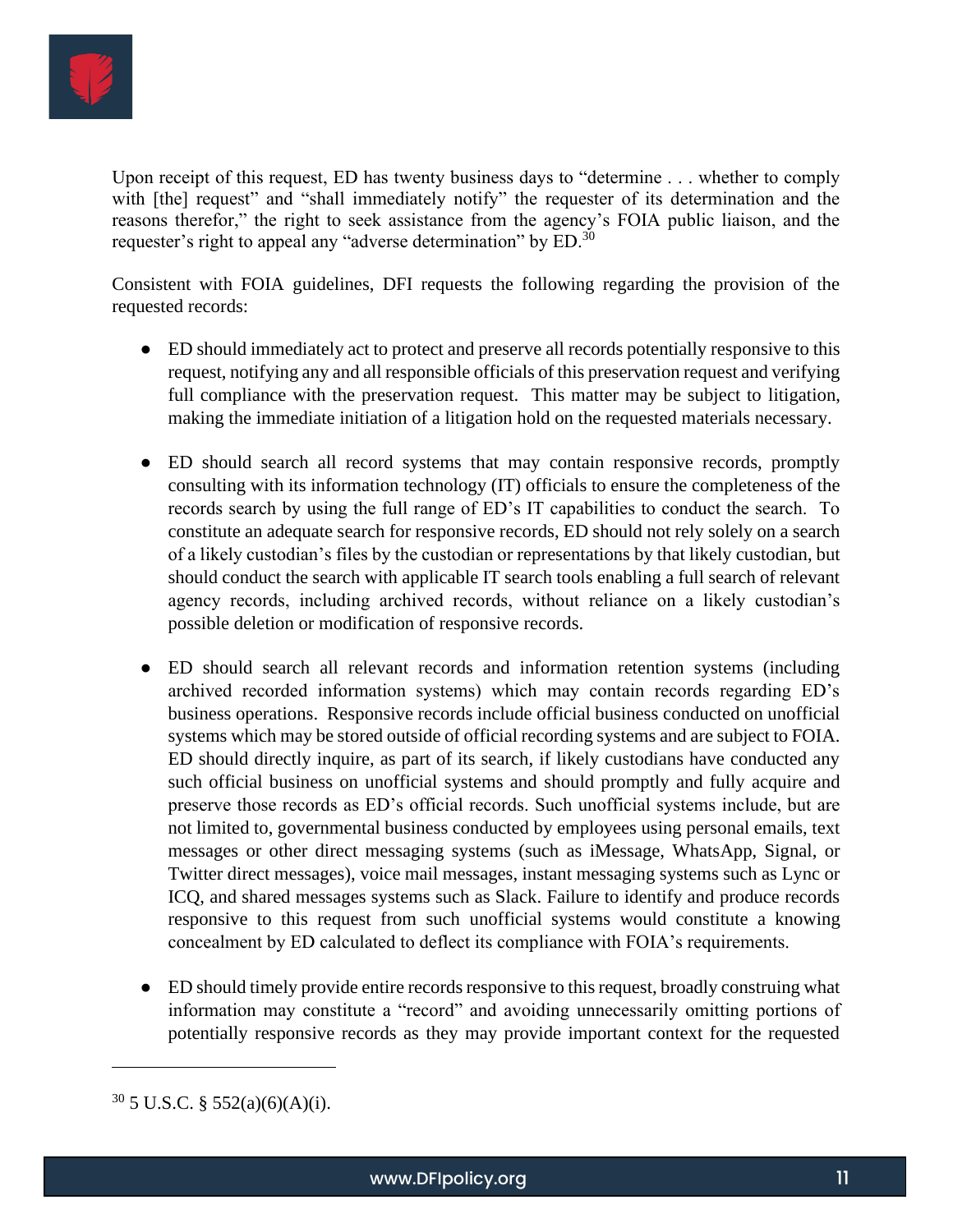

records (*e.g.,* if a particular email is clearly responsive to this request, the response to the request should include all other emails forming the email chain, to include any attachments accompanying the emails).

- ED should narrowly construe and precisely identify the statutory basis for any constraint which it believes may prevent disclosure.
- If ED determines that any portions of otherwise responsive records are statutorily exempt from disclosure, DFI requests that ED disclose reasonably segregable portions of the records.
- For any responsive records withheld in whole or part by ED, ED should provide a clear and precise enumeration of those records in index form presented with sufficient specificity "to permit a reasoned judgment as to whether the material is actually exempt under FOIA"<sup>31</sup> and provide a sufficiently detailed justification and rationale for each nondisclosure and the statutory exemption upon which the non-disclosure relies.
- Please provide responsive records in electronic format by email, native format by mail, or PDF or TIH format on a USB drive. If it helps speed production and eases ED's administrative burden, DFI welcomes provision of the records on a rolling basis. Responsive records sent by mail should be addressed to the Defense of Freedom Institute for Policy Studies, 1455 Pennsylvania Avenue NW, Suite 400, Washington, D.C. 20004.

### **Fee Waiver Request**

Pursuant to 5 U.S.C. § 552(a)(4)(A)(iii) and 34 C.F.R. § 5.33 and 34 C.F.R. § 5.32(b)(1)(ii), DFI requests a waiver of all fees associated with this FOIA request for agency records.

### **Disclosure of the requested records is in the public interest.**

Disclosure of the requested records is in the public interest because it is likely to contribute significantly to public understanding of the operations or activities of the government and because disclosure of the information contained within the requested records is not primarily in the commercial interests of DFI.

The disclosed materials are likely to contribute significant information to the public's understanding of the involvement and impact of interested outside organizations in the formulation of important ED student loan debt policies that are highly relevant to the interests of students, families, and taxpayers. Disclosure of the requested materials will illuminate ED's policies and planning (*e.g*., rulemaking and enforcement decisions). Further, the requested information does not otherwise appear to be in the public domain (in duplicative or substantially identical form).

<sup>31</sup> *Founding Church of Scientology v. Bell*, 603 F.2d 945, 949 (D.C. Cir. 1979).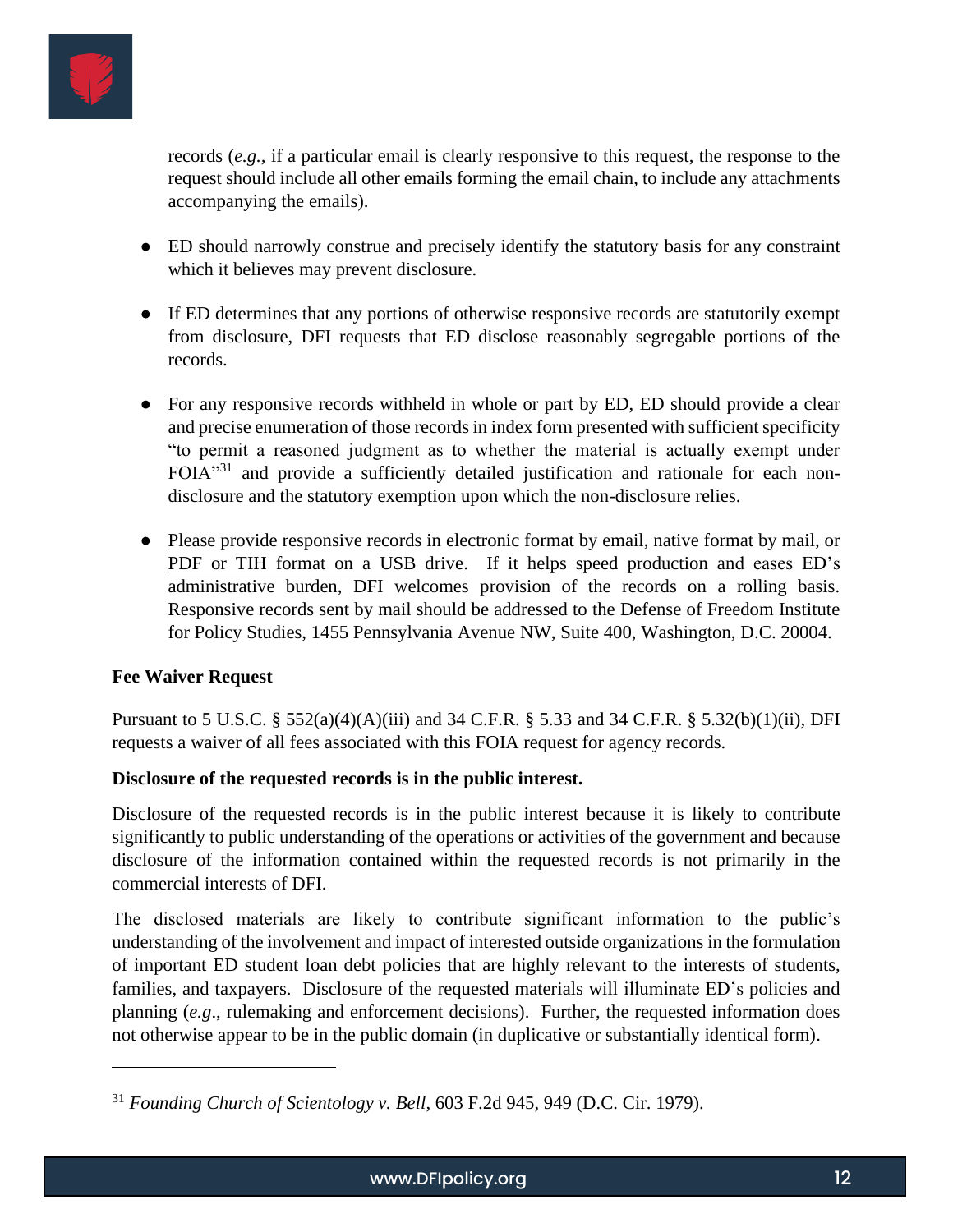

Provision of the requested records will not commercially benefit DFI (a nonprofit, nonpartisan organization interested in the transparency of ED operations and governance), but will benefit the general public and other groups and entities with non-commercial interests in ED's operations and governance.

DFI will review and analyze the requested records and make the records and analyses available to the general public and other interested groups through publication on DFI's website and social media platforms such as Facebook and Twitter (distribution functions it has already demonstrated a capacity to provide since its formation in September 2021, including a detailed news story on ED policies widely distributed by one of the nation's largest news providers in February 2022 and more recently, a March 2022 analysis of DOJ policies distributed by a leading news magazine. DFI personnel also frequently offer commentary and analyses on radio and television news programs and in various public forums).

As an organization primarily engaged in the dissemination of information to inform the public about actual or alleged Federal Government activities and the urgent (i.e., timely) need to so inform the public, **DFI satisfies the criteria for expedited processing of its request.**

Federal law makes clear that when the disclosure is in the public interest and the information contained within the disclosed records is not primarily in the commercial interests of the requester (here, DFI), statutory fee waiver is appropriate.

### **DFI is a representative of the news media.**

In addition to the fee waiver request based upon the public interest, DFI also requests a fee waiver on the basis that DFI is a **representative of the news media**, pursuant to 5 U.S.C. §  $552(a)(4)(A)(iii)$  and 34 C.F.R. §  $5.32(b)(1)(ii)$ .

FOIA (as amended) provides that a representative of the news media is "any person or entity that gathers information of potential interest to a segment of the public, uses its editorial skills to turn the raw materials into a distinct work, and distributes that to an audience."<sup>32</sup> DFI provides exactly this service to the general public and other audiences with an interest in those materials and analyses. Upon receipt of the requested materials from ED, DFI will review and analyze those materials and will extract and otherwise distill particularly useful information from those materials for the benefit of the general public and other interested audiences.

DFI will provide its analyses to the general public and other interested audiences through publication on DFI's website and social media platforms such as Facebook and Twitter

<sup>32</sup> *See Cause of Action v. FTC,* 799 F.3d 1108, at 1115-16 (D.C. Cir. 2015).